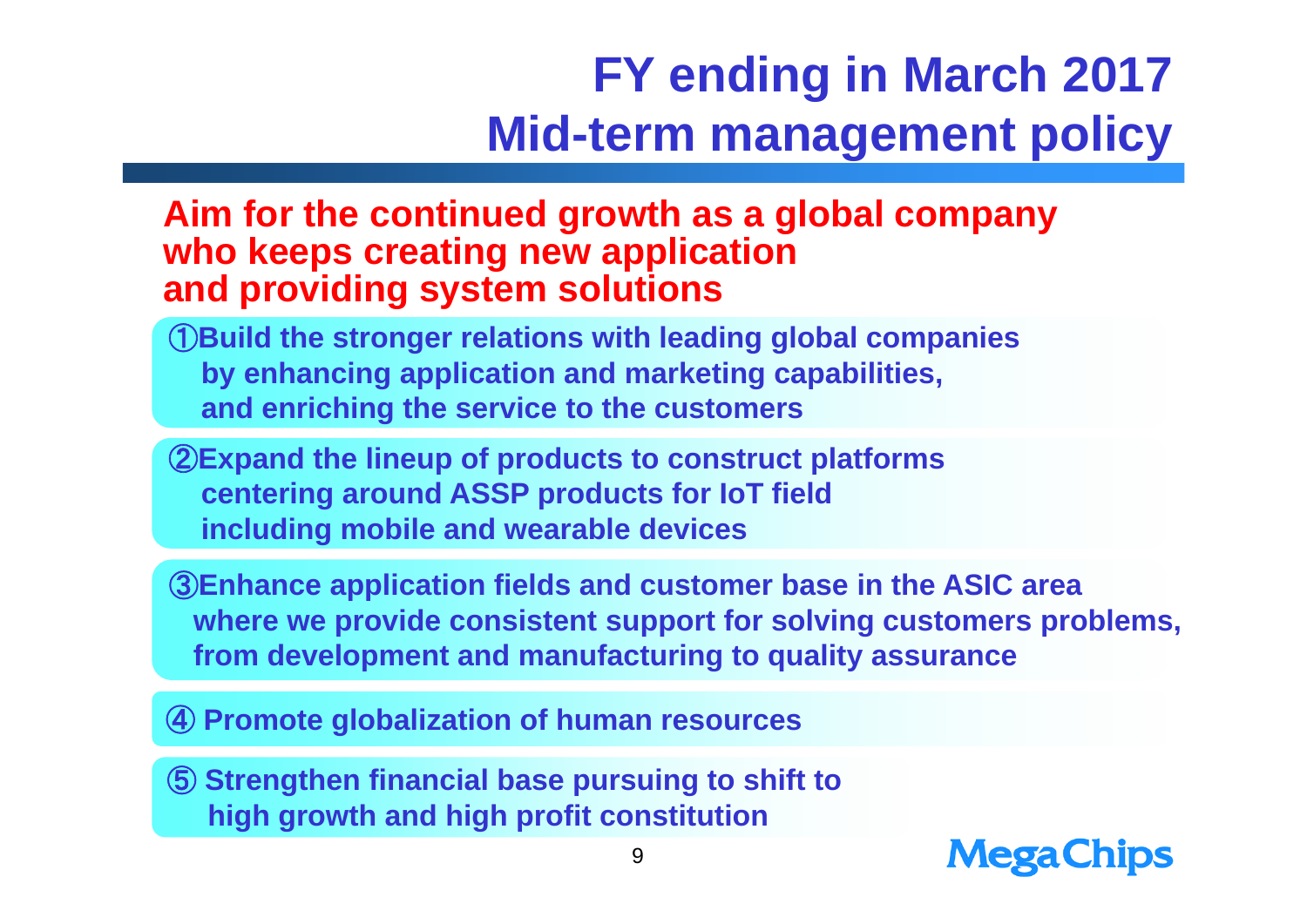**Build the stronger relations with leading global companies by enhancing application and marketing capabilities, and enriching the service to the customers**

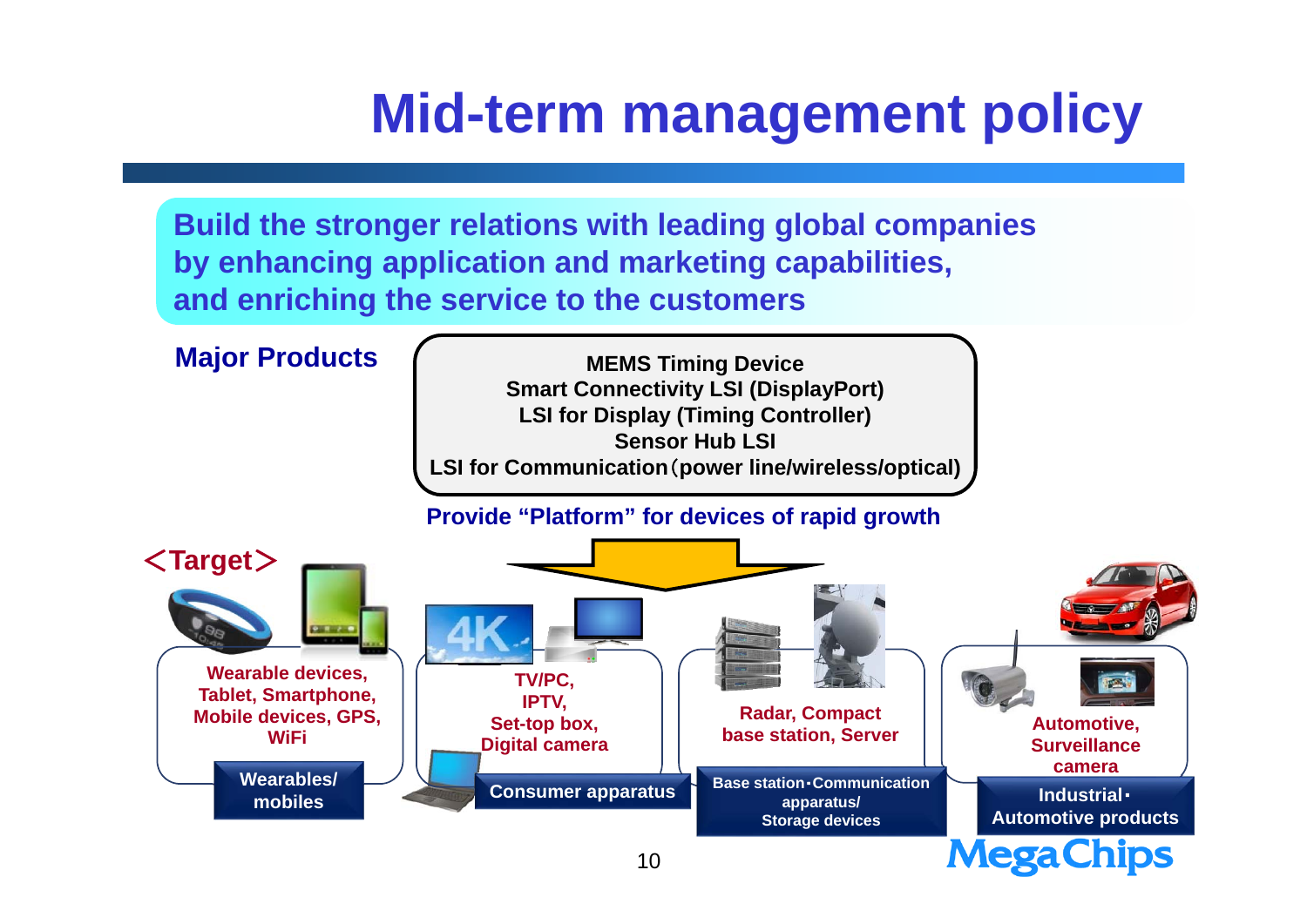**Enhance application fields and customer base in the ASIC area where we provide consistent support for solving customers problems, from development and manufacturing to quality assurance**

#### **MegaChips' supporting range**



**To domestic/overseas foundries**

#### **Providing solutions across a wide range of markets**

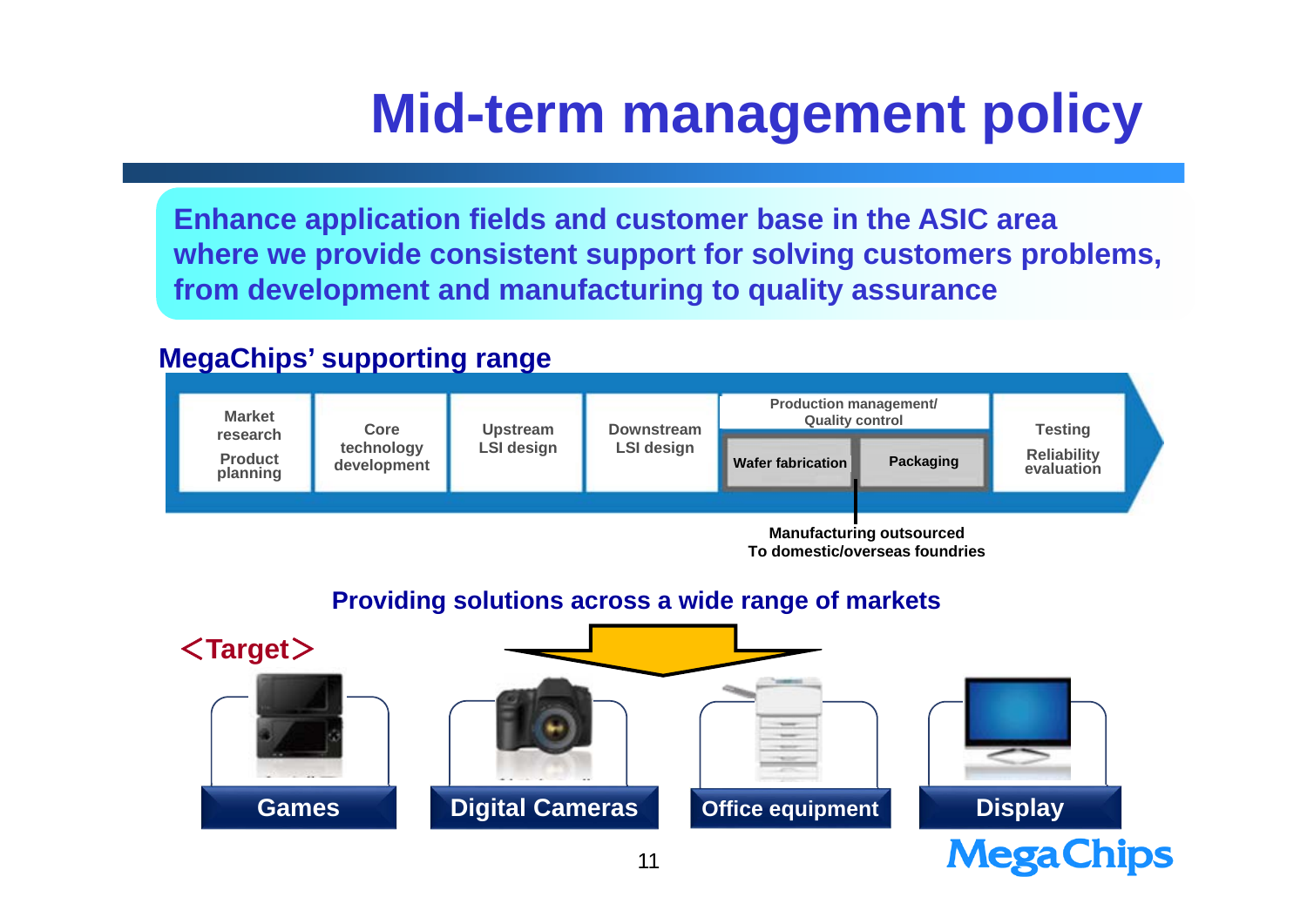**MegaChips Corporation, China**

(**Shenzhen,Beijing**)

**Build the stronger relations with leading global companies by enhancing application and marketing capabilities, and enriching the service to the customers.**

**We aim to strengthen proposal and support system for global leading customers through enhancement of development and sales structure, raise our corporate value and pursue continued growth.**